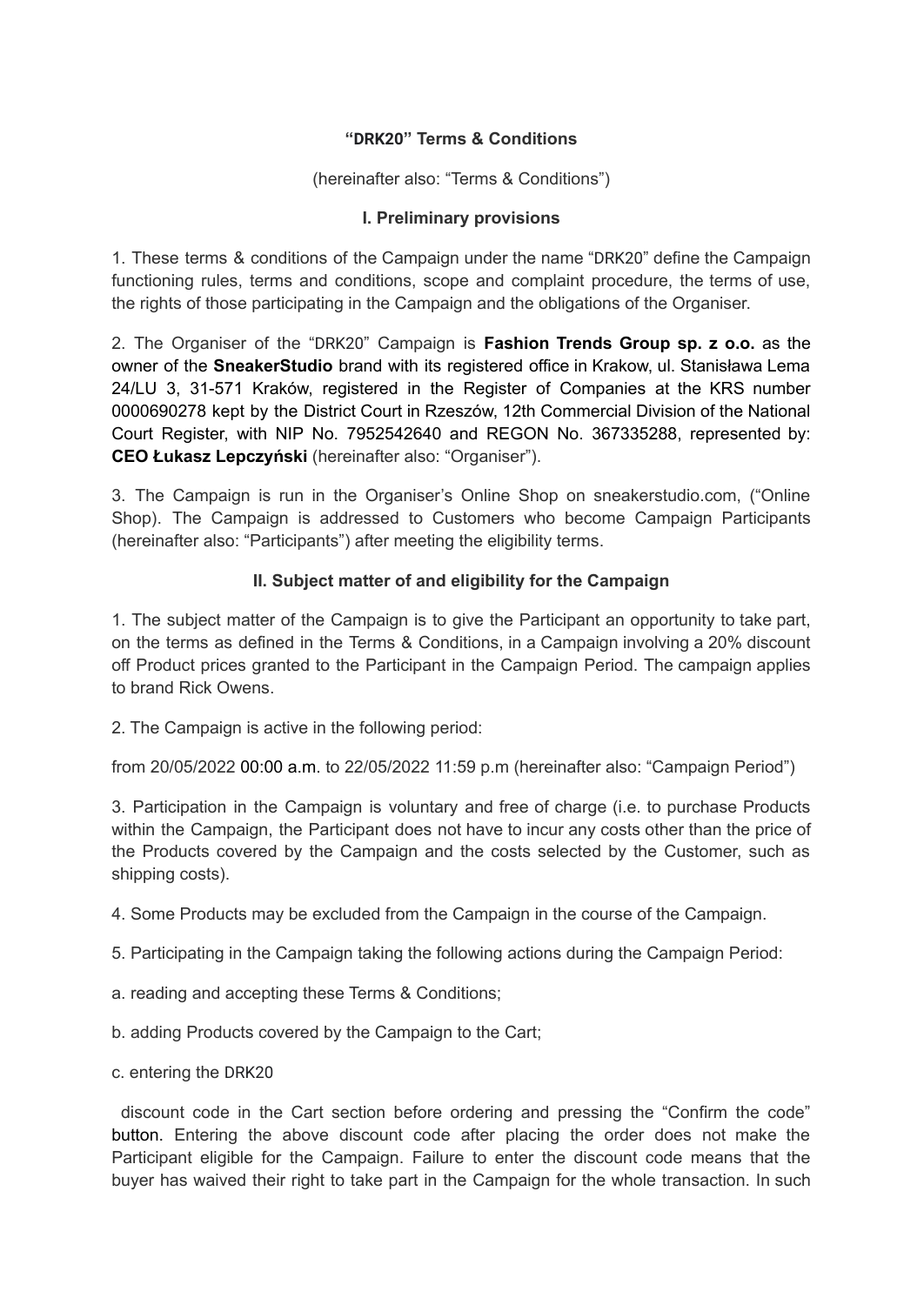a case, the Participant irrevocably loses their right to take part in the Campaign for the transaction the moment the payment is made.

d. the Campaign is valid only for those who buy a selected product during the Campaign Period. Adding a Product to the cart during the Campaign Period without actually buying it does not entitle the Customer to claim the right to use the discount code.

6. Within the Campaign, the original (pre-discount) price for the Product(s) bought by the Participant in the Online Shop will be reduced by the value covered by the Campaign, i.e.

from 20/05/2022 00:00 a.m. to 22/05/2022 11:59 p.m. 20% is taken off the original price of non-discounted Product(s) visible on:

https://sneakerstudio.com/

7. The Campaign does not cover (does not reduce) the shipping costs of Products purchased within the Campaign in the Online Shop; the Participant covers the full amount of such costs. Some Products may be excluded from the Campaign in the course of the Campaign.

8. The Campaign is not cumulative with any other special offer, discount, rebate, concession, promotional campaign, special price or special product offered by the Online Shop, unless otherwise stated in the terms of such special offer, discount, rebate, promotional campaign, concession, special price or special product.

9. If several Products covered by the Campaign are purchased concurrently, the Campaign discount is applied to the total price of the purchase Products covered by the Campaign, taking into account the brands of the Products.

10. The Campaign discount cannot be disbursed in cash or exchanged to any other legal tender and it is non-transferable.

### **III. Complaints**

1. Complaints and returns of products purchased within the DRK20 campaign are subject to the Complaint Terms & Conditions and the Return Terms & Conditons respectively, both available on:

https://sneakerstudio.com/

2. To expedite Complaint processing, please state the Participant's full name, contact details (e.g. e-mail address or phone number) and describe the reasons for the Complaint.

3. The Organiser responds to Complaints without undue delay within 20 days of receiving them.

4. The Organiser analyses Complaints in particular with reference to these Terms & **Conditions**